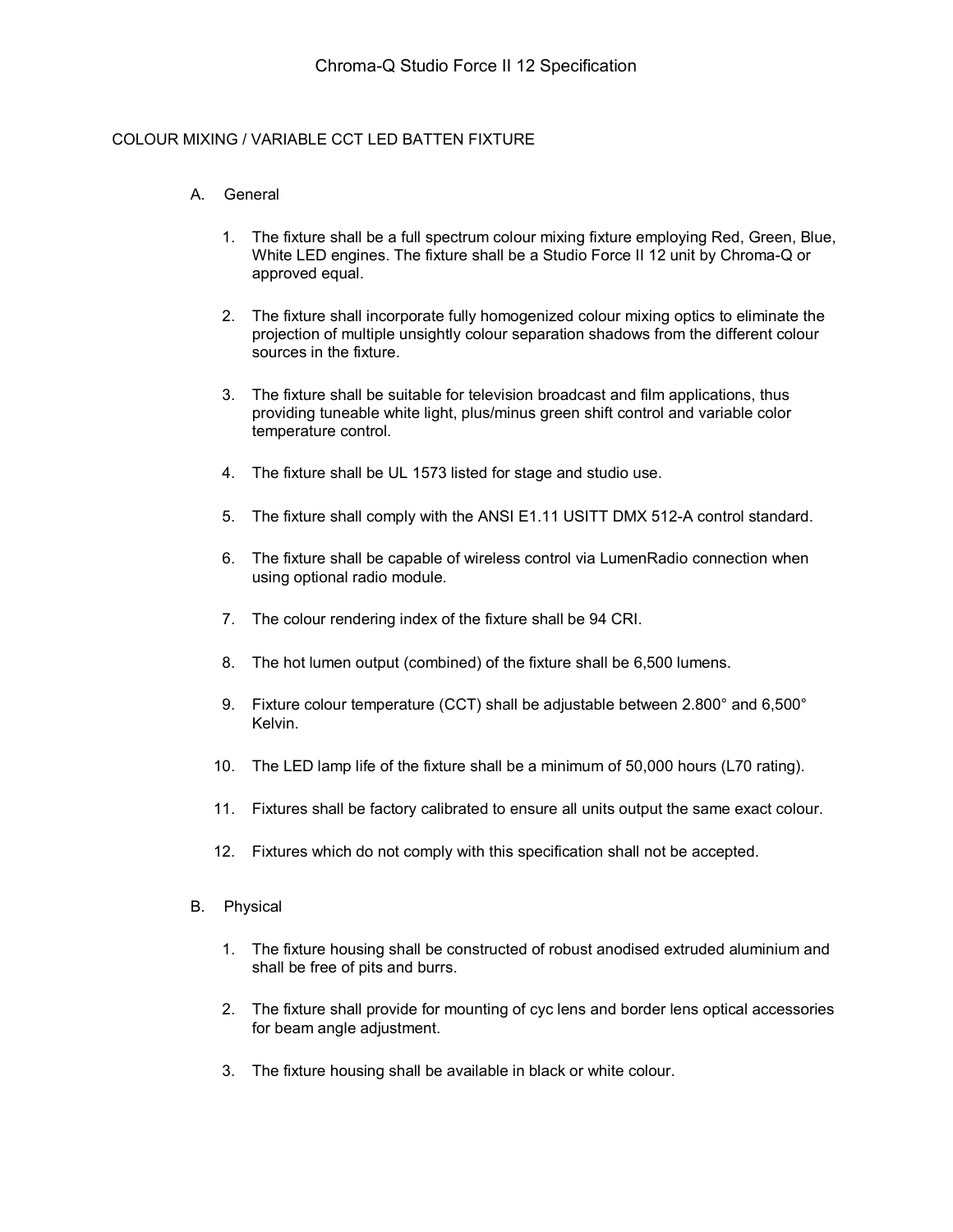- 4. Power supply, cooling and electronics shall be integral to each unit.
- 5. Fixture net weight shall be 5kg (11lb).
- 6. Fixture net dimensions shall be  $(L \times H \times D)$  335mm x 190mm x 218mm (13.2" x 7.5" x 8.6").
- 7. The fixture shall include a built-in quick release lever for tilt adjustment.
- C. Agency Compliance and Environmental
	- 1. The fixture shall be UL Listed and shall be so labeled.
	- 2. The fixture Approvals shall include the following: CISPR 22 :2006/EN55022 :2006 & CISPR 24 :1997/EN55024 :1998, ICES-003 :2004 & FCC Part 15 Subpart B: 2007, CSA C22. No. 166-M1983:R2008 UL 1573:2003; UL 8750.
	- 3. The IP rating of the fixture shall be IP20 for dry location use.
- D. Thermal
	- 1. The fixture shall be forced cooled via one internal fan with four fan speeds available.
	- 2. The fixture shall operate in an ambient temperature range of  $0^{\circ}C$  (32 $^{\circ}F$ ) minimum, to 40° C (104°F) maximum ambient temperature.
	- 3. If the internal temperature exceeds 75ºC the output of the fixture will be reduced for automatic protection.
- E. Electrical
	- 1. The fixture shall be equipped with a 100V to 240V 50/60Hz 160VA internal power supply.
	- 2. The power supply of the fixture shall have a power factor of 0.99 @ 120V AC, 0.97 @ 240V AC.
	- 3. The maximum power consumption shall not exceed 150W @ 120V AC, 133W @ 240V AC.
	- 4. The idle power consumption shall be 8W @ 120V AC, 10W @ 240V AC.
	- 5. Fixture In/Out power shall be via Neutrik powerCON TRUE1 connectors.
	- 6. The fixture requires power from a constant non-dim power source.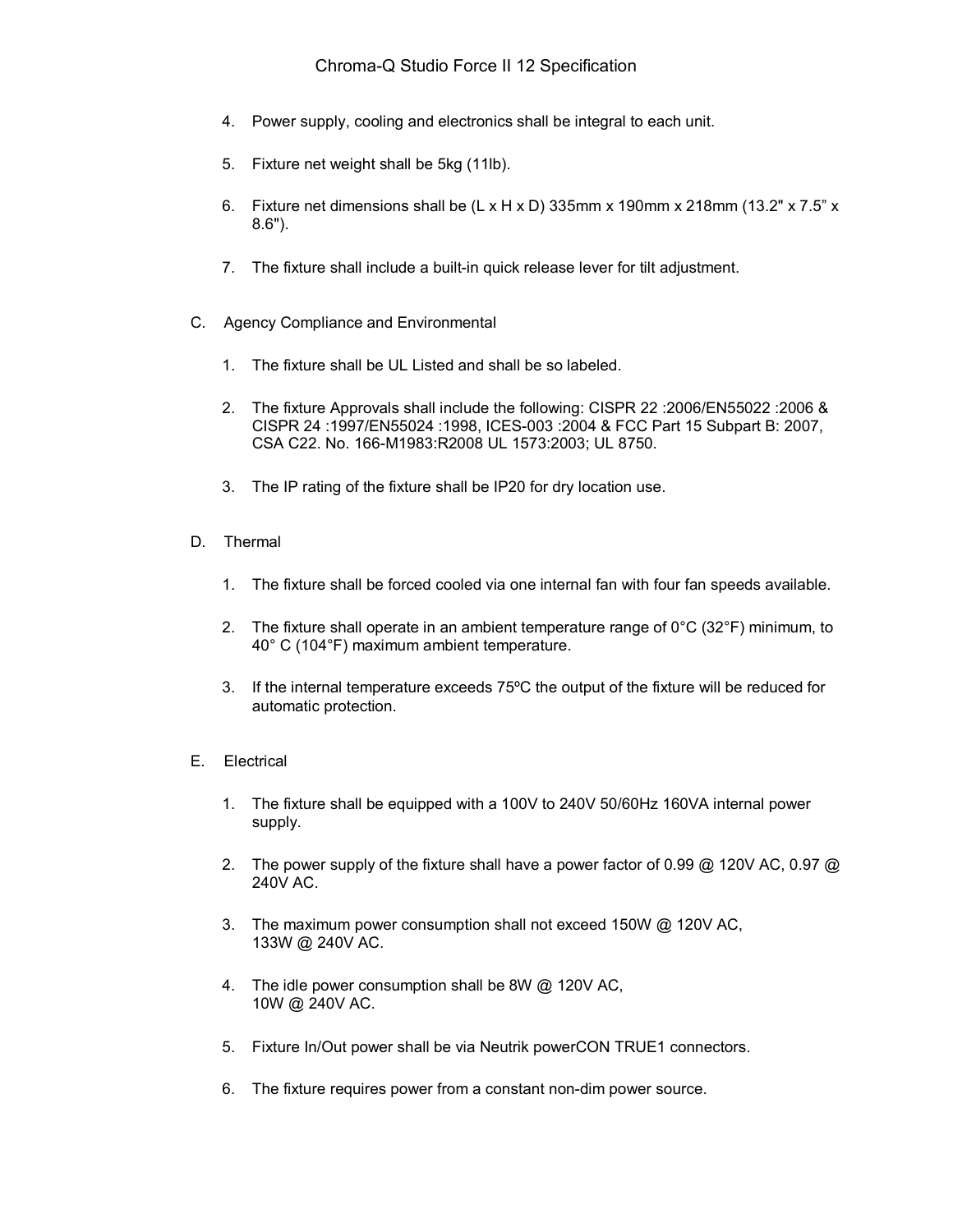- F. Optical
	- 1. The fixture shall provide a fully homogenised and uniform colour-mixed output.
	- 2. The fixture beam angle shall be 22° (approx.).
	- 3. The fixture beam angle with optional cyc lens optic shall be 80° x 35° (approx.).
	- 4. The fixture beam angle with optional border lens optic shall be 43° (approx.).
- G. Light Emitting Diodes
	- 1. The fixture shall be equipped with 4 high output RGBA cells (pixels).
	- 2. LEDs shall be rated for a 50,000-hour LED life to 70% intensity (L70).
	- 3. All LEDs used in the fixture shall be high brightness and proven quality from reputable LED manufacturers.
	- 4. LED systems manufacturers shall utilize an advanced production LED binning process to maintain LED color consistency.
- H. Dimming
	- 1. The LED system shall be digitally driven using high-speed pulse width modulation (PWM).
	- 2. The fixture shall offer six LED scan rate (PWM) frequency modes for compatibility with video broadcast equipment in order to avoid a flickering effect.
	- 3. The dimming curve shall be of theatrical grade for smooth dimming over longer timed fades and at low intensities.
- I. Control and User Interface
	- 1. The fixture shall be equipped with two 5-Pin XLR connectors (In and Out) for data control via ANSI E1.11 USITT DMX512-A protocol.
	- 2. The fixture shall be capable of wireless control via LumenRadio connection when using optional radio module.
	- 3. The fixture shall be equipped with a touchscreen LCD display for accessing control and configuration functions.
	- 4. The fixture shall offer the following control modes to include: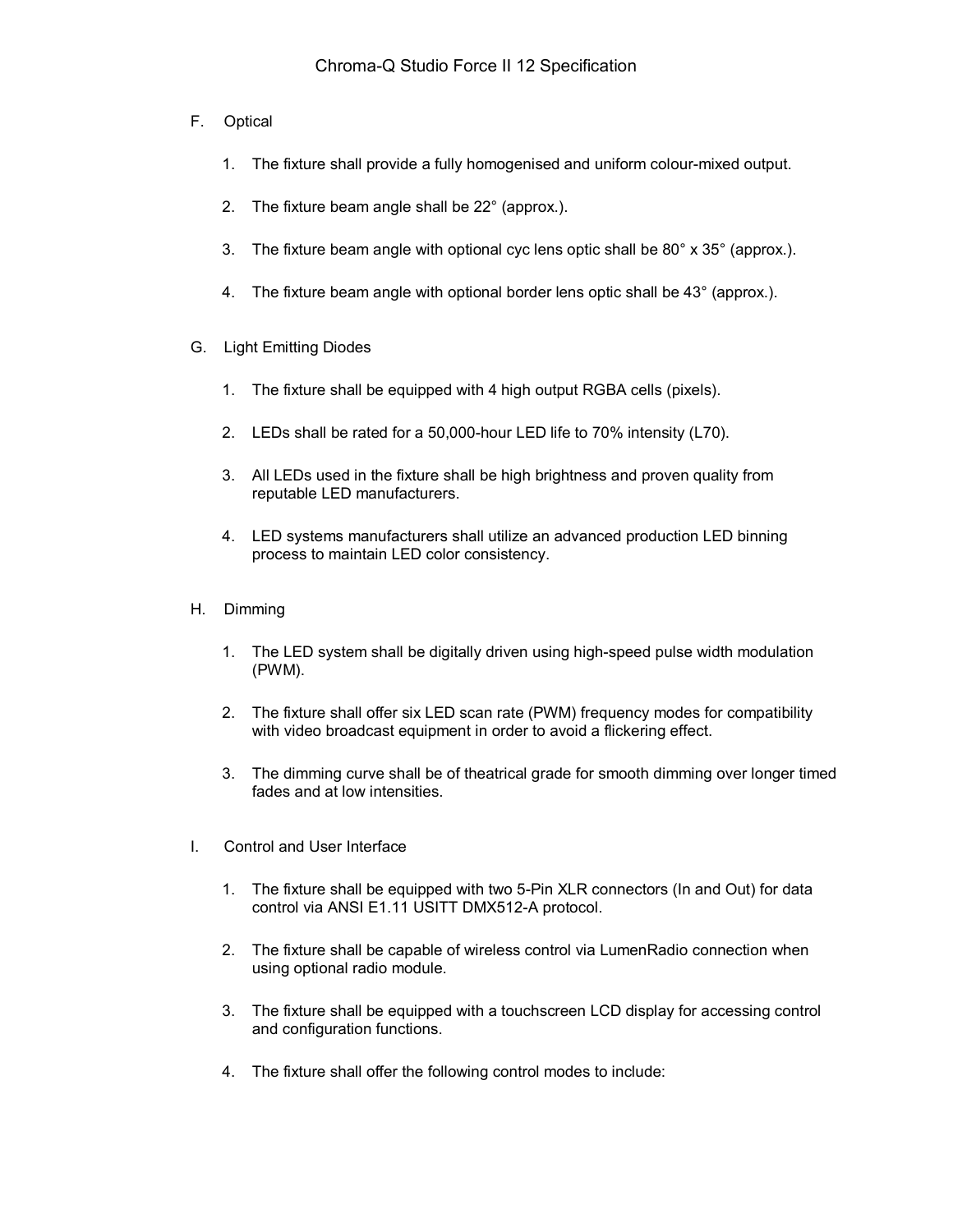- a. KHi 3 channel DMX mode providing each cell group with three channels for Kelvin, Hue (±Green), Intensity control.
- b. Cine-Q (Intensity Kelvin, Hue, Red, Green, Blue, White, Crossfade) 8 or 9 channel DMX mode providing a combination of KHi and RGBW modes for each cell group, with the ability to crossfade between either mode (8 channels for 8-bit crossfade, 9 channels for 16-bit crossfade).
- c. RGBW 4 channel DMX mode providing each cell group with four channels for Red, Green, Blue, White control.
- d. RGB 3 channel DMX mode providing each cell group with three channels for Red, Green, Blue control. White automatically mixed in when all three colour parameters are engaged.
- e. HSI 3 channel DMX mode providing each cell group with three channels for Hue, Saturation, Intensity control.
- f. Extended mode 1 DMX channel added at end to above modes providing control from DMX console of fan speed, PWM frequency and DMX lost state functions. Overrides touchscreen menu settings of same functions.
- g. HSi Legacy hue mode Option providing current generation Studio Force fixtures to match HSi pattern with previous generation Chroma-Q HSi mode enabled fixtures.
- 5. The fixture shall offer configuration and control options including but not limited to:
	- a. Selection of programmed looks (31 looks total).
	- b. Recording of looks via external DMX control console.
	- c. Fixture cell (pixel) grouping option selection: x4(All), x1, Odd/Even.
	- d. Fixture starting address location selection (pixel order flip left/right).
	- e. DMX data display of DMX channel values.
	- f. Fan speed selection:
		- 1) Quiet
		- 2) Studio
		- 3) Live
		- 4) Live-Quiet
	- g. Rotate touchscreen display 180 degrees option.
	- h. LED scan rate (PWM) frequency mode selection:
		- 1) 750 Hz
		- 2) 1500 Hz
		- 3) 3000 Hz
		- 4) 6000 Hz
		- 5) 12000 Hz
		- 6) 24000 Hz